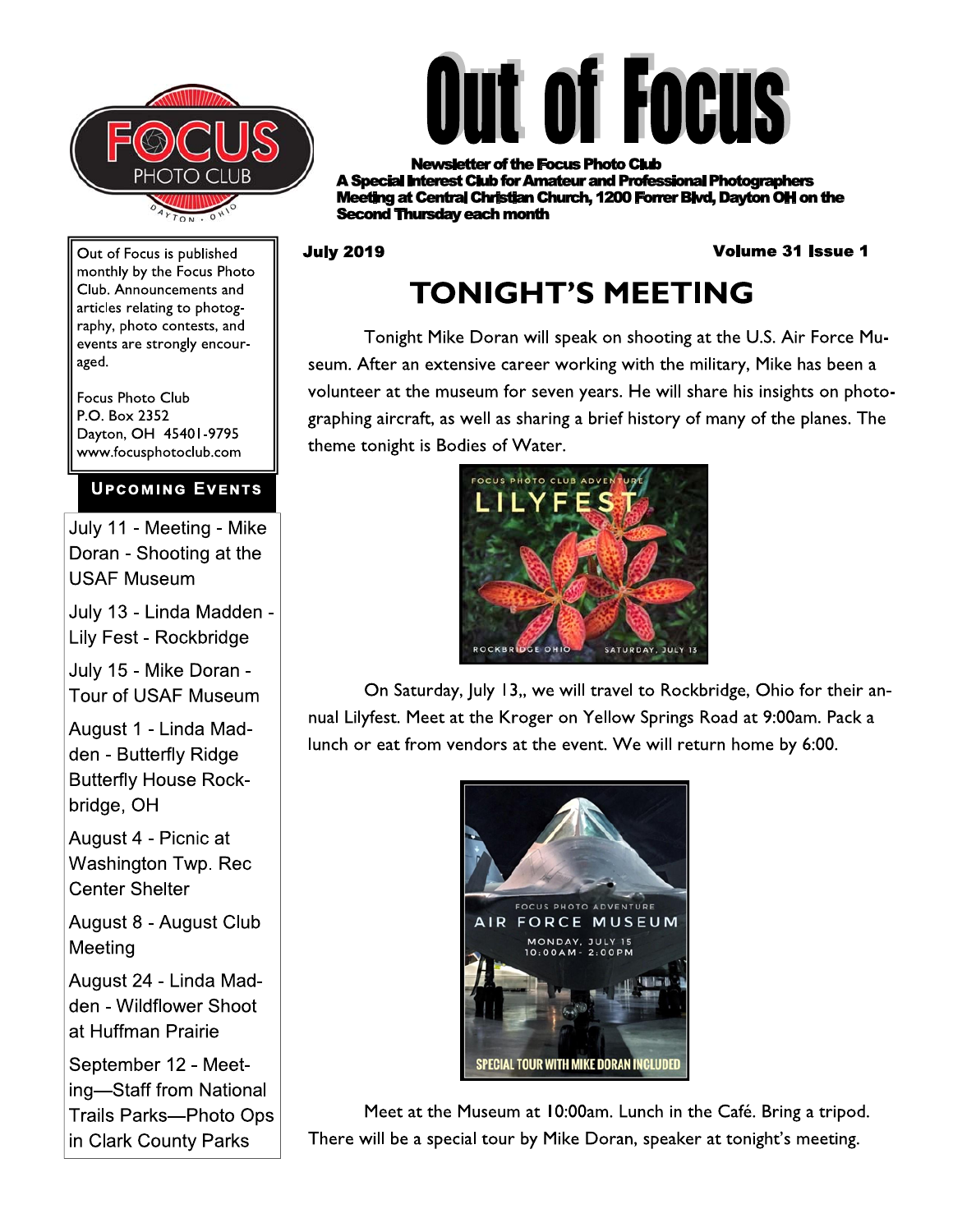Welcome to FOCUS Photo Club's new year of exciting fellowship and competition! My name is Susan Willin and I will be serving as the president of the club for the 2018 - 2019 club year.



I want to congratulate all of

the club members for their placements in the 2018-19 competition year. Competition is tough and we have many talented photographers! Super congratulations to the Photographer of the Year, Richard Fox, and to Stan Rohrer, and Kathy Moore for their accomplishment in 2<sup>nd</sup> and 3rd place.

We have a fully packed schedule of exciting club outings planned for the year. Linda Madden has worked very hard to provide our club with many opportunities to 'get out and shoot'! Outings are a great way to learn from each other and a great way to meet others if you are new. We each have special talents and I know I have learned a lot by picking the photography brains of many club members. Information about these outings can be found on both our Facebook page and our website.

I have three goals for the club as we begin this new year.

I. Leadership. I encourage members to seek positions in club leadership. One way to do that is for us to become 'two deep' in every position. These positions include Competition (both print and digital), Webmaster, Hospitality, Historian Secretary, Treasurer and PR/Newsletter. I think this is important as it promotes continuity and safeguards critical information and processes.

2. Seek New Generations. Yes, membership: ) I am always amazed at the depth of knowledge of our membership. I am also amazed with the knowledge our younger generations have as well. How can we connect with the younger versions of ourselves? Please share your ideas with us. If we can do this, what a great way for us all to grow and learn as a club.

Membership is hugely important, and I encourage everyone to spread the word about our club. I also want us to connect with new members as it can very intimidating to be new in a club of our size. If you see someone who is new, say hello! This is one easy way that we can help others feel welcome.

3. Keep the traditions. FOCUS is well experienced and has a rich history of tradition. And this is the basis of my overall goal for the club: To maintain and develop a spirit of learning. We always remember those who teach us!

I look forward to another great club and competition year!

Susan

#### **Digital Competition**

Welcome new members. Just a few words about Digital (aka Projected) competition. We use Photocontestpro.com to submit our digital format pictures. If all goes right, you should have an account created, using the email you gave us, within two weeks. Once created you will receive an email from Moskowitz and Associates with your credentials with your information.

If you have questions, please email digitalcompetition@focusphotoclub.com.

If you do not have an email address, there are several free sites. Please check that all is OK with your account at least one week prior to the due date. Notify us of problems using digitalcompetition@focusphotoclub.com.

If you wait till the last minute to notify us of problems, we cannot guarantee that you will be able to compete digitally that month.

#### Nancy Christolear, Digital Competition VP

| <b>Executive Board 2019-2020</b> |                        |                |                                   |
|----------------------------------|------------------------|----------------|-----------------------------------|
|                                  |                        |                |                                   |
|                                  |                        |                |                                   |
| President                        | Susan Willin           | 369-4169       | Susanwillin@gmail.com             |
|                                  |                        |                |                                   |
| Admin VP                         | Tom Entingh            | 610-8953       | tomcathinks@yahoo.com             |
| Competition VP                   | Louise Haws            | 231-2498       | wtchymlh@hotmail.com              |
| Dig. Comp VP                     | Nancy Chris-<br>tolear |                | digitalcompetition@focusphoto.com |
| Secretary                        | Kathy Moore            | 839-5580       | gsdzr4me@gmail.com                |
| Treasurer                        | Joyce Willis           | 836-3656       | Joycewillisphoto@gmail.com        |
| Historian                        | Julie Lucht            | 408-0775       | Juliealucht@gmail.com             |
| Program Chair                    | Linda Madden           | 707-5746       | Glencomadden@yahoo.com            |
| <b>PR/News</b>                   | Pat McCarthy           | 417-4124       | Patmcbirder@woh.rr.com            |
| Hospitality                      | Judy Fellner           | 554-2216       | judyfellner1@aol.com              |
| Webmaster                        | $\overline{a}$         | $\overline{a}$ | $\overline{a}$                    |
| Co-founder                       | Nancy Roach            |                | In Memoriam                       |
| Co-founder                       | <b>Brook Brandewie</b> |                | In Memoriam                       |
| Liaison                          | John Murphy            | 224-9090       | Murphy01@sbcglobal.net            |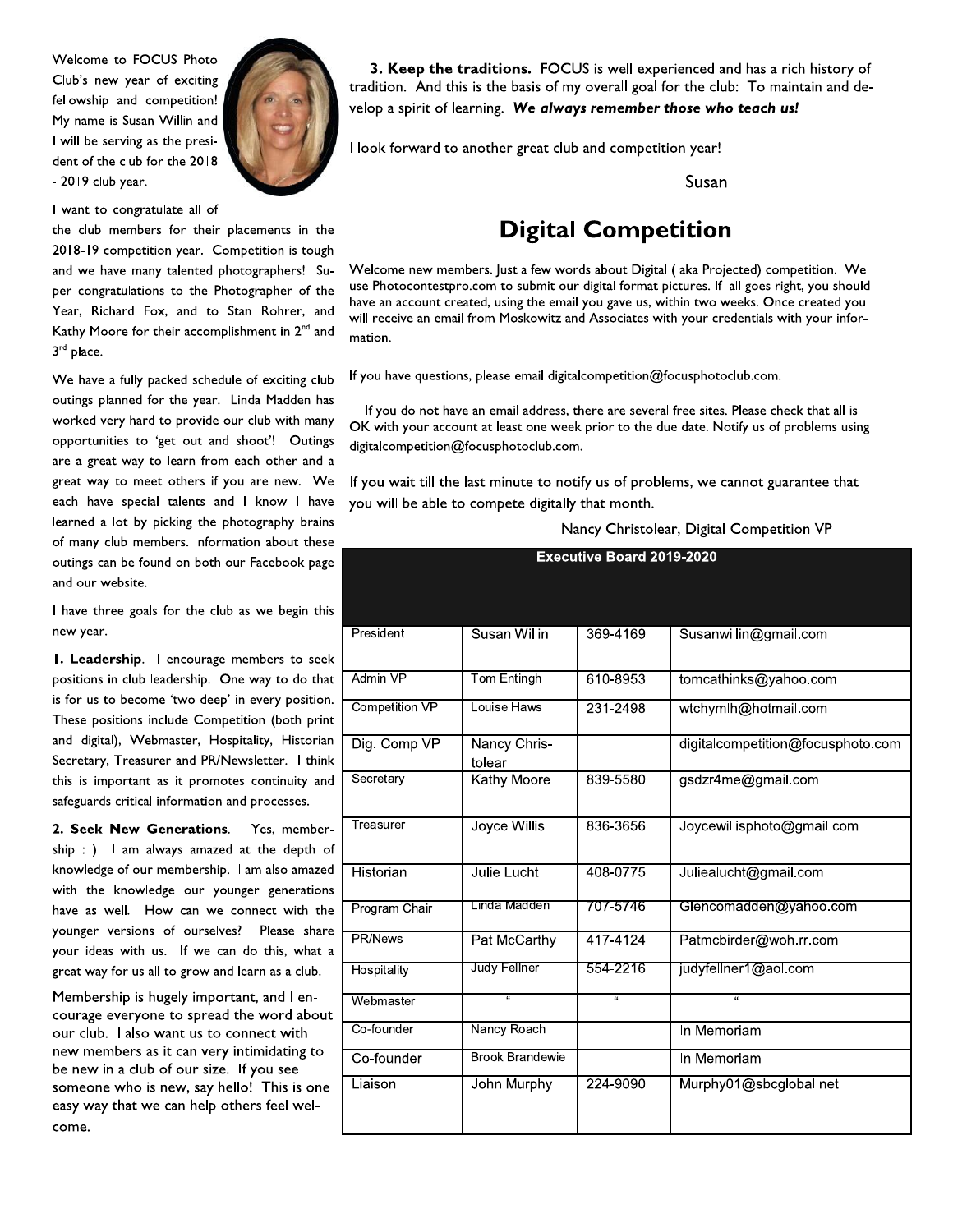#### **GUIDELINES**

Competition is open to all paid-up members of Focus Photo Club (dues must be current one week prior to competition.) Entry deadline is 7:10 p.m. on meeting night. Each member may submit 4 entries, no more than 2 photos in any one category. Competition rules can be found in the Constitution. Projected entries must be uploaded by midnight of the Monday before the meeting.

#### **MEMBER GALLERIES on CLUB WEBSITE**

If you haven't already checked out the Member Galleries on our Focus Photo Club Website, you're in for a treat. A number of our members have a selection of their photos on the website for people to view. There is some beautiful work being highlighted here.

## **PATRIOTIC PHOTO BOOTH**

**Julie Lucht and Denice** Martz will have a "photo booth" at the meeting, where they will take patriotic portraits of members. They did something similar in December. If you have any patriotic props they can use, please bring them to the meeting. Be sure to get your picture taken.

#### **NEWSLETTER INFO**

Please e-mail me any information you have for the newsletter. That include good news, like awards you've won, photos you've had published, and exhibits you're participating in. I can also use information about local photography events, contests or exhibits that might be of interest to the members. It's your input that makes my job easier and enables me to include information that is of interest to the members. Thanks! patmcbirder@woh.rr.com

## **EXHIBIT AT MURPHY'S BOOKSTORE**

Focus Photo Club continues to display photos at Murphy's Used Bookstore. Photographers are needed to provide photos which will be hung on July 13. Murphy's is located at 2852 Wilmington Pike, Kettering, Ohio, 45419.

Let Crystal Allen know if you want to display photos for three or four months. Crystal's email is ajfan90@hotmail.com.

## **PEOPLE'S CHOICE COMPETITION**

Winners of the competition were Robin Brandewie, Richard Fox, Stan Rohrer, Kathy Moore, Susan Willin and Judy Fellner.

#### **PROUD MOMENTS**

Congratulations to Dick Fox. His photo of NKP 765 steam engine was a 1st runner-up in the Reader's Digest annual photo contest and was published in the June/July issue.



**Congratulations to Susan Willin!** Susan is a finalist in the Roebling Bridge Photo Contest! If you want to vote for her picture, go to the Focus Photo Club Facebook page and she has directions for voting. Votes must be in by Monday, July 15.



#### **FOOD DRIVE**

This is the month for our quarterly food drive, which is part of our agreement with the church where we meet. Please bring a few non-perishable food items

## **INTERNATIONAL CONTEST**

Our annual international contest with clubs in Australia and England is coming up. Entries due by Sept. 30. More info later..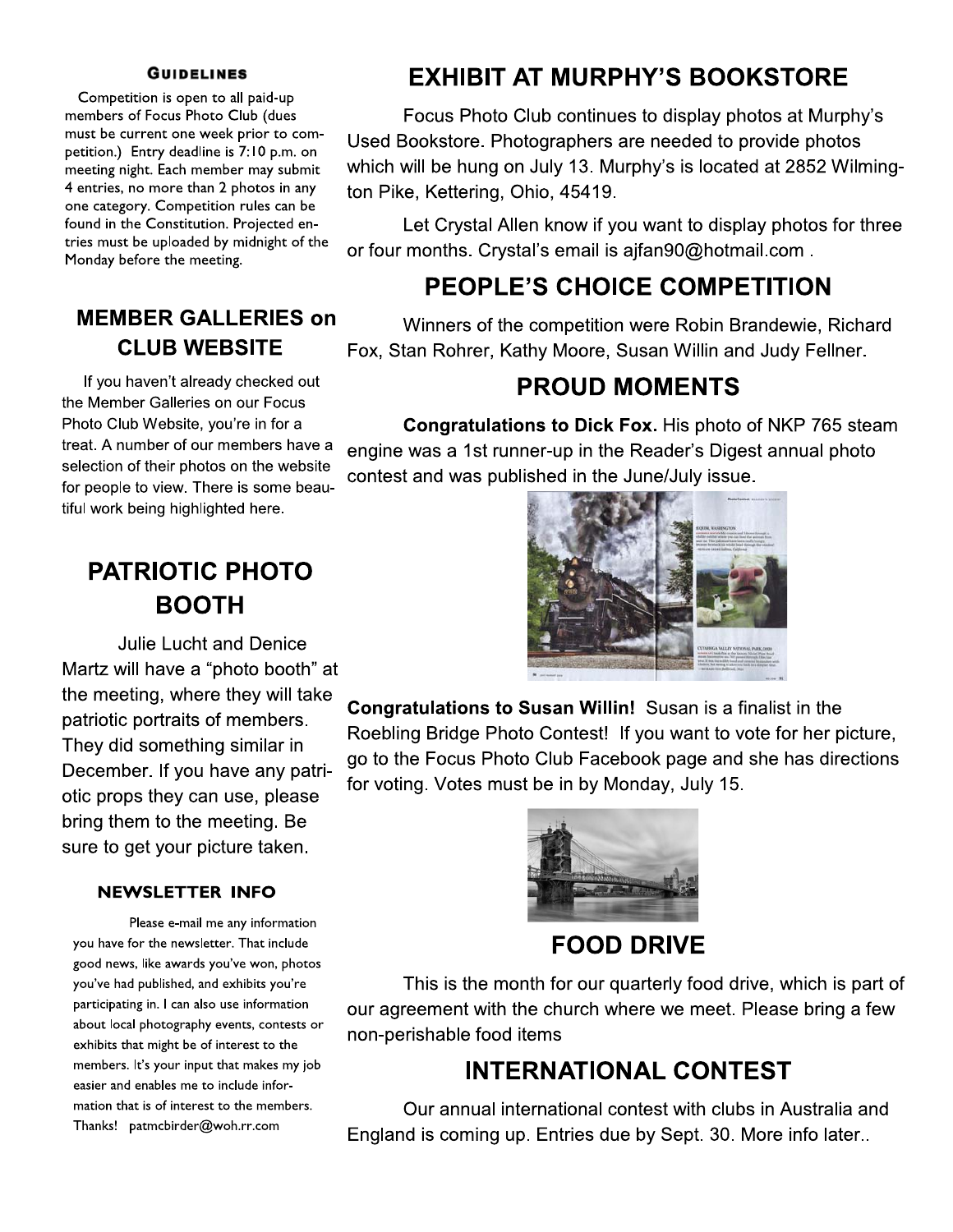## **HELP NEEDED WITH HOSPITALITY**

Since Judy is serving as both Hospitality Chair and Webmaster, she needs some help with the refreshments at meetings. She will have a sign-up sheet at the meeting where you can volunteer to either set up or tear down the refreshment table at a meeting. Please consider signing up to help.

## **NEW COMPETITION RULES AND CATEGORIES**

There are a number of changes to the competition categories and rules. For one thing, you can now enter 4 photos instead of 3. See the website for all the changes. Please check on this before the meeting so you don't try to enter a category that no longer exists.

## **MEMBER AND ALUMNI BANQUET**

On Sunday, August 4, we will have a picnic for ALL Focus Photo Members, from 1989 to the present! It wil be held at the Washington Township Rec Center, 895 Miamisburg-Centerville Road, Dayton OH, 45459. The picnic will start at 4 and end at 7. Try to get your friends who are no longer members to come.



Meet at the Kroger on Yellow Springs Road at 9am. Pack a Lunch. We will be home by 6. Cost of \$5.



Meet at Huffman Prairie at 4pm. The shoot ends at 7pm.



Robin Brandewie won the first annual Legacy Award, in memory of Nancy Roach. Dave Lundy photo